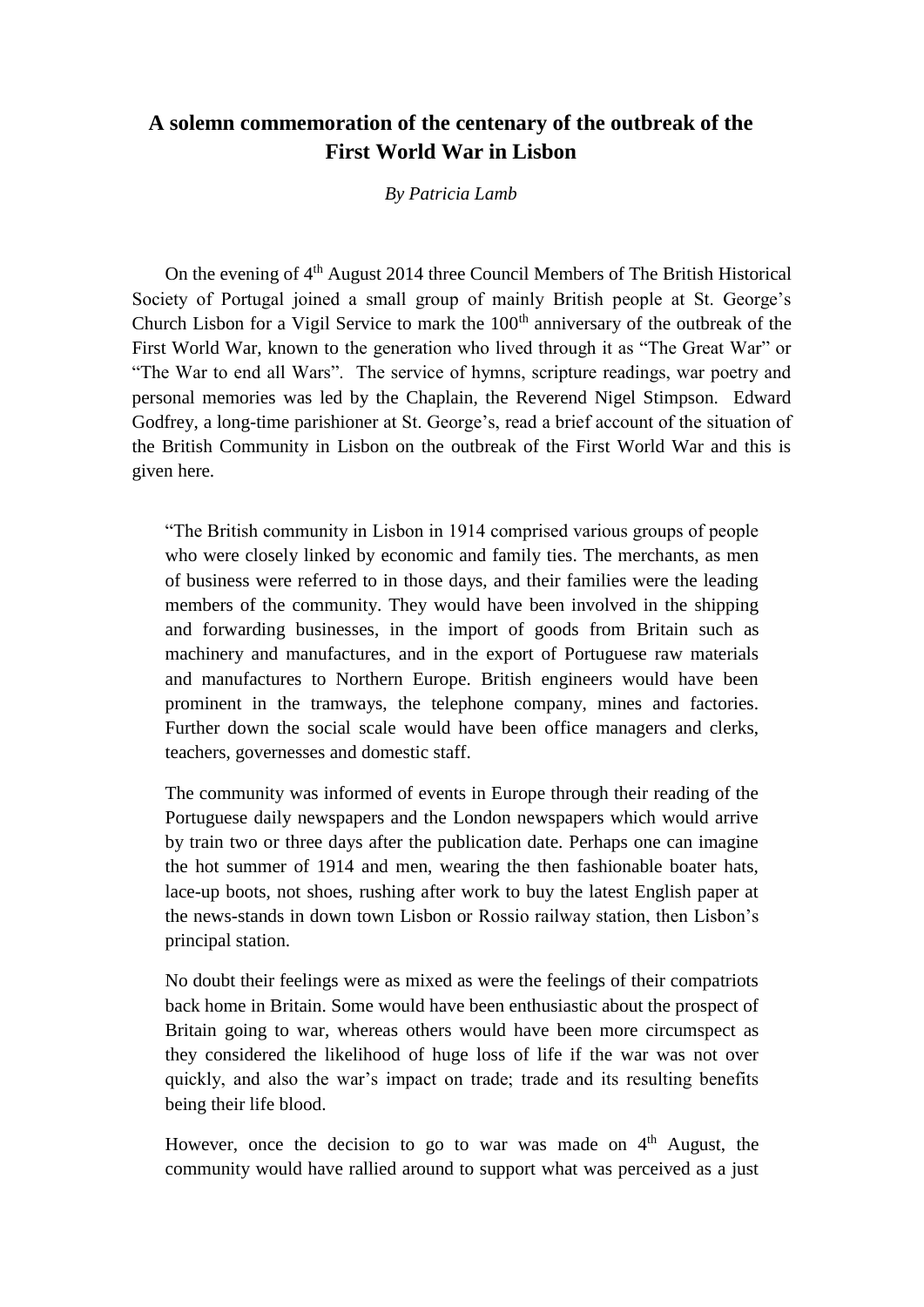cause. Support was very often carefully considered, well-informed, reasoned, and only made once all other options were exhausted. In the end, people supported the war, but only because they felt it was the right thing to do in light of the circumstances.

No records are now available of the names of the Lisbon men who volunteered and joined the armed forces but the chaplain of St George's, Rev. Edward Pilcher Lewis, writes in the church's annual report for 1914 that "nearly 30 of the eligible young men, including some married ones, have offered their services to King and Country and gone out to do their best".

Of these thirty, ten gave their lives and are recorded in the bronze tablet in St. George's War Memorial Chapel. Their names are read out on every Remembrance Sunday."

The eleventh name on the bronze tablet in the War Memorial Chapel is that of Captain William Raymond Croft Murray, Grenadier Guards, who was not a local man. Details of his career and death, and those of the other men buried or commemorated at St. George's, are given in an article which Edward Godfrey has written for this Report.

For the Vigil Service on  $4<sup>th</sup>$  August 2014 the usual lighting of the church was supplemented in the chancel by many candles but towards the end of the vigil most of the lighting was put out, leaving only the paschal candle standing alone at the back of the church as Father Nigel concluded the ceremony with a final blessing, following which all present left the church in silence and drove home through unlit streets, since Lisbon had adhered to the Europe-wide appeal for an hour of darkness leading up to 11.00 pm, the hour at which Great Britain entered the war.

During the day reports had been shown on TV of commemorations in other parts of Europe, with the presence of the Prince of Wales in Glasgow, the Duchess of Cornwall at Westminster Abbey, the Duke and Duchess of Cambridge in Belgium with the King and Queen of the Belgians, Prince Harry at Folkestone and later in France. Her Majesty Queen Elizabeth II attended a private memorial service at the church on the Balmoral estate.

## **NOTES**:

Edward Godfrey acknowledges his indebtedness to "A Kingdom United" by Dr. Catriona Pennell for background information on which he based this account given at the commemoration service, and he would like to add to the present publication the following notes taken from her book:

"Traditional views of public opinion towards the First World War are over simplified and inadequate. A series of retrospective myths have built up that